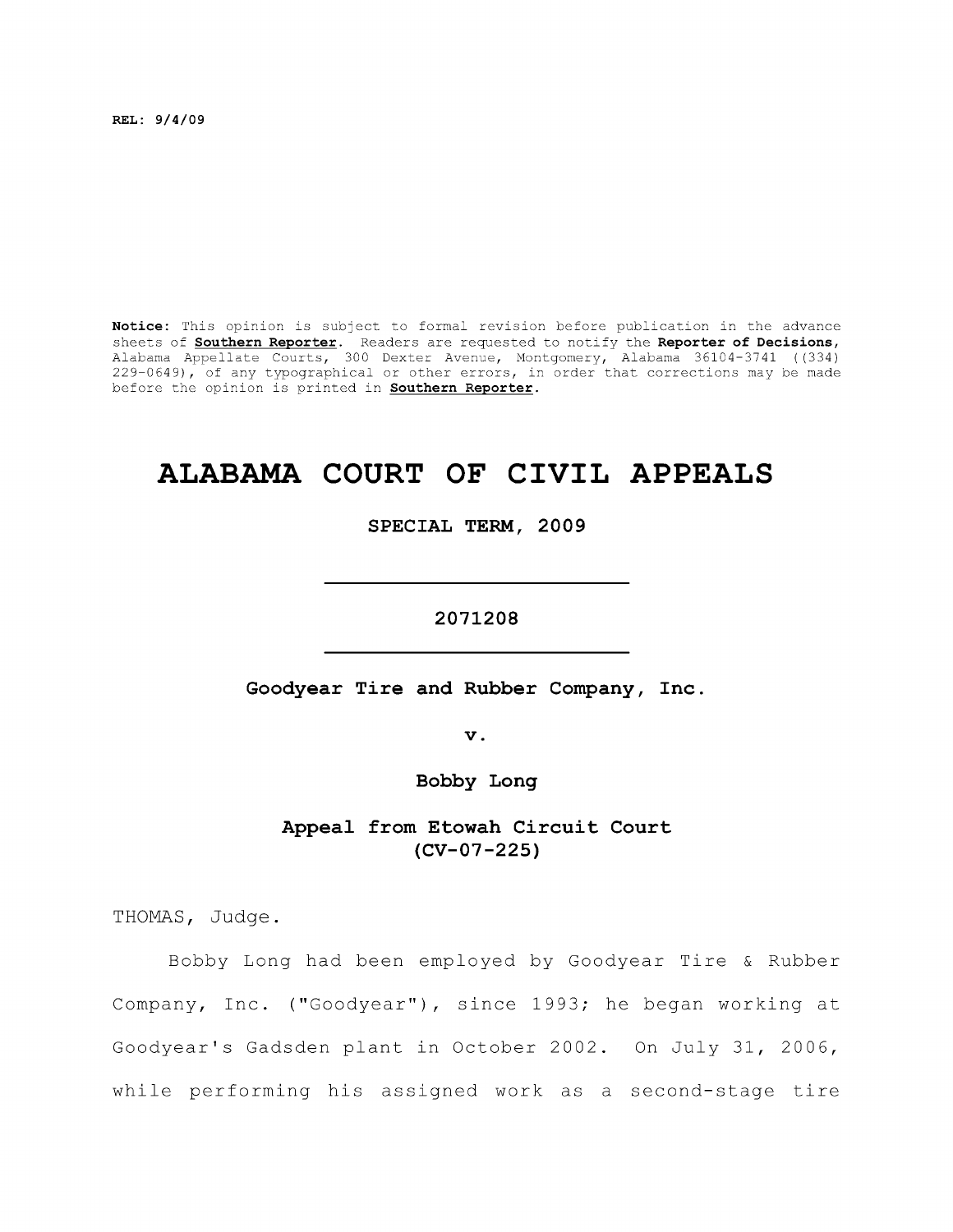builder. Long suffered a strain to his left knee. Long was seen at the plant infirmary by Dr. Sabrina Morgan, who diagnosed the strain and who suggested that Long ice his knee at certain intervals. Long followed Dr. Morgan's treatment suggestions and continued to work.

On September 3, 2006, Long worked the night shift performing a task he referred to as "booking tread." Long described this job as requiring him to stand, twist, and bend; he also explained that the job required him to move quickly in order to complete the required amount of tread, While twisting and lifting tread. Long experienced a sharp pain in his knee. He testified that he found his supervisor, Greg Johnson, and that he told Johnson that "his knee was bothering him again" and requested that he be allowed to go to the emergency room because the plant infirmary was not staffed on Sunday night. Long testified that he had difficulty walking and that Johnson took him to the time clock to clock out that evening.

Long went to the Gadsden Regional Medical Center, where he reported having injured his knee at work. The following day, September 4, 2006, was Labor Day and the plant was

 $\overline{2}$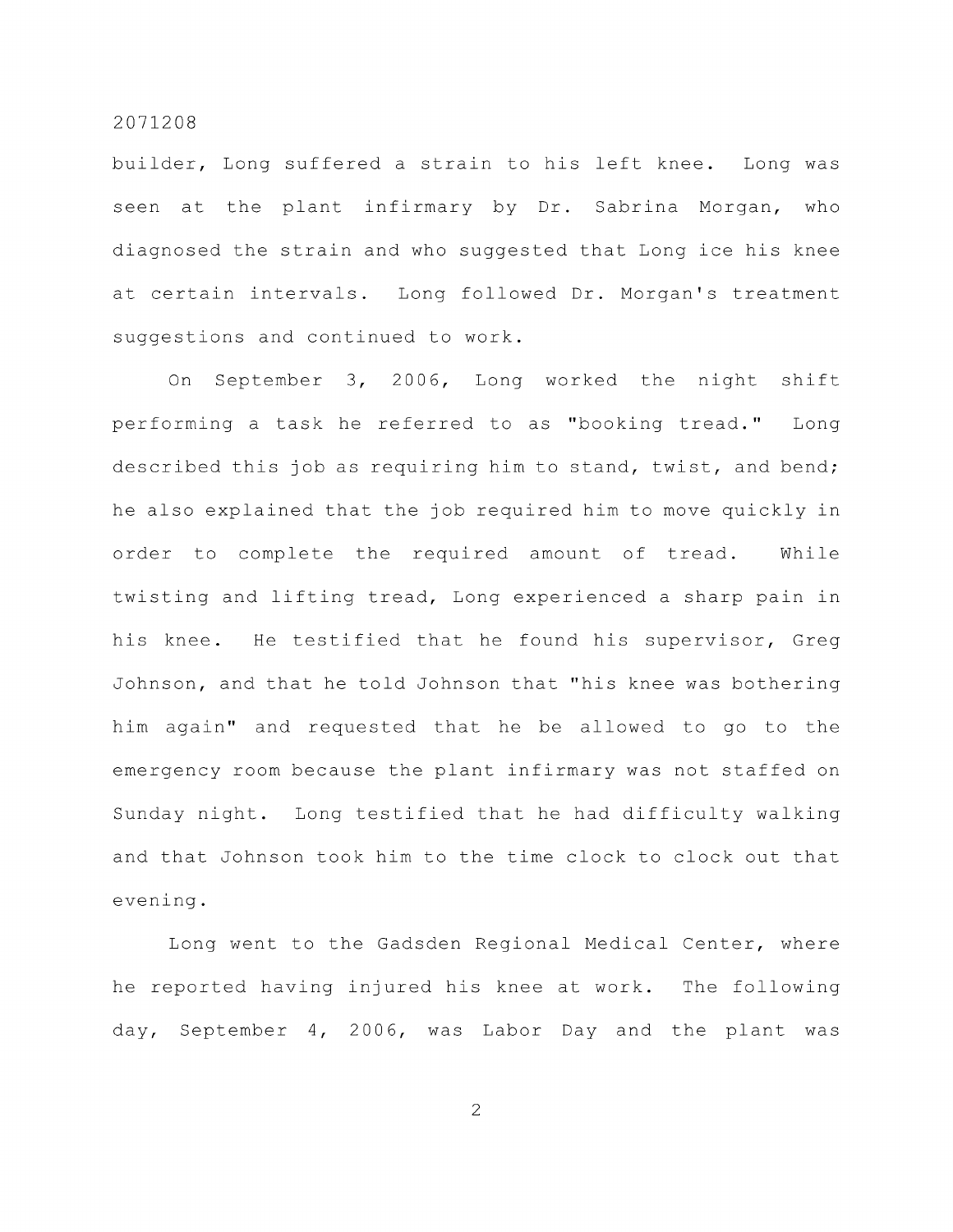closed. Long did not report to the plant infirmary until September 6, 2006, at which time he again saw Dr. Morgan. On a document entitled "Acute Knee Injury Assessment," Dr. Morgan noted that Long's date of injury was July 31, 2006, the date of his earlier knee injury. On the form, Morgan indicated that Long stated: "My knee has been hurting the whole time. It just got worse on Sunday." Dr. Morgan also indicated on the form that Long should continue the medications prescribed for him by the emergency-room physician and indicated that an MRI should be scheduled. On the same date, September 6, 2006, Long completed a form entitled "Medical Information Release," in which he authorized Gadsden Regional Medical Center to release the records pertaining to his emergency-room visit and treatment on September 3, 2006, to Goodyear; in the blank indicating the purpose of the release of medical information the words "W/C Review" are written. On September 8, 2006, Dr. Morgan completed a "work restriction permit" restricting Long from kneeling, stair climbing, or being on his feet standing or walking for seven days. On that document, Dr. Morgan noted that Long had a "meniscal tear" of the left knee and included a notation, "ortho consulted," indicating that an orthopedic

 $\mathfrak{Z}$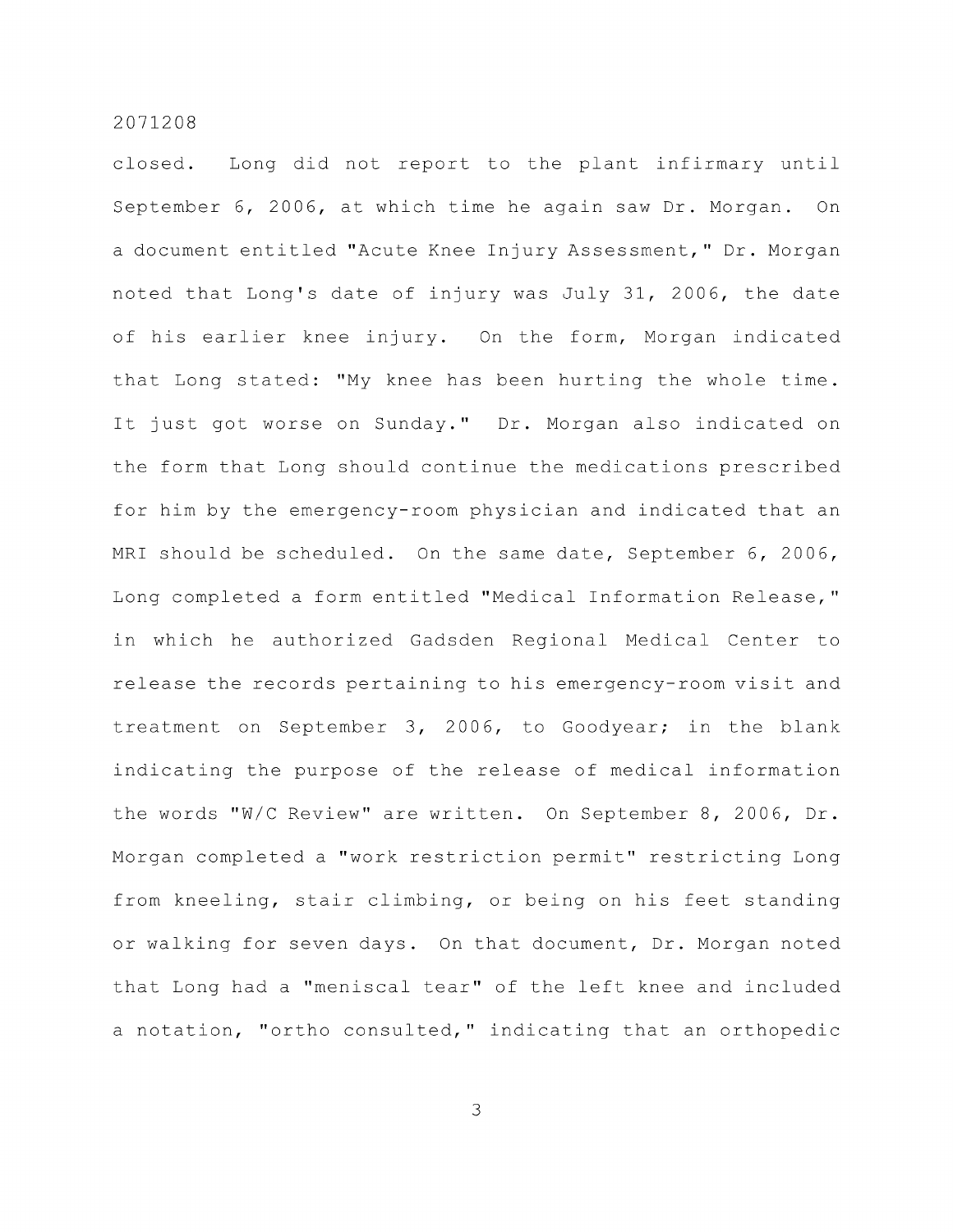consultation either had taken place or would take place. Long stated that he was informed that he was being placed on light duty until the "insurance company" determined whether his injury was work related.

Sometime after September 8, 2006, and perhaps on October 5, 2006, the employees of Goodyear went on strike; the strike ended in January 2007. During that period, Long sought no medical care for his knee injury because, he said, he had not yet received permission to see a doctor. Long returned to work at the conclusion of the strike in early January 2007. An "Associate Report of Incident" appears in the record; although the document is dated September 3, 2006, and indicates that Long signed the document on that date and that he reported the incident to Johnson at 10:35 p.m. on that date, written on the bottom of the report is the notation "Report received on 1/11/07."

The records from Goodyear's plant infirmary reveal that Long reported to Mike Burns, a nurse at the infirmary, that he had increased pain in his knee but that Long did not report that he had suffered a new injury. Burns's September 6, 2006, notes indicate that Dr. Morgan ordered an MRI of the left knee

 $\overline{4}$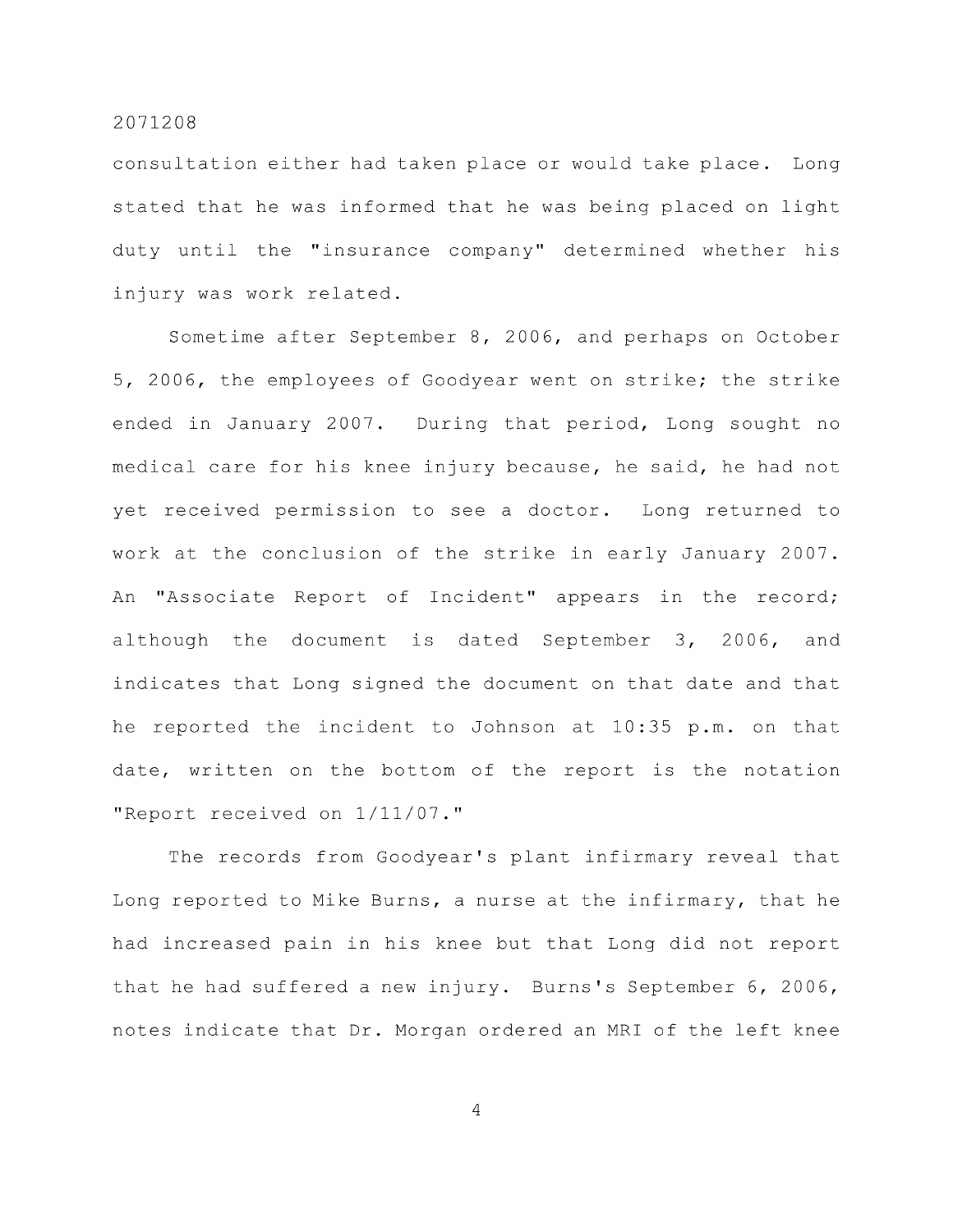and that the workers' compensation insurance carrier had approved the MRI, although the claim regarding Long's July 31, 2006, knee injury had been closed since August. Burns's September 27, 2006, note indicates that the MRI revealed a tear in the medial meniscus and that "[t]his appears to be new harm and damage since original injury on 7/31/06 which was ruled a strain by [Dr. Morgan] ." The note also indicates that Long intended to file an injury report and that the workers' compensation insurance carrier was awaiting the filing of a report to authorize further treatment.

Upon his return to work in January 2007, Long sought and received medical treatment, including surgery, to address his knee injury. Goodyear denied the compensability of Long's injury and refused to pay for Long's medical treatment or to pay Long any workers' compensation benefits. Long sued, seeking workers' compensation benefits and medical benefits under the Workers' Compensation Act, Ala. Code 1975, § 25-5-1 et seq.

The trial court held two separate trials in this matter. The first trial, held in February 2008, concerned the issues of notice and compensability; the trial court entered an order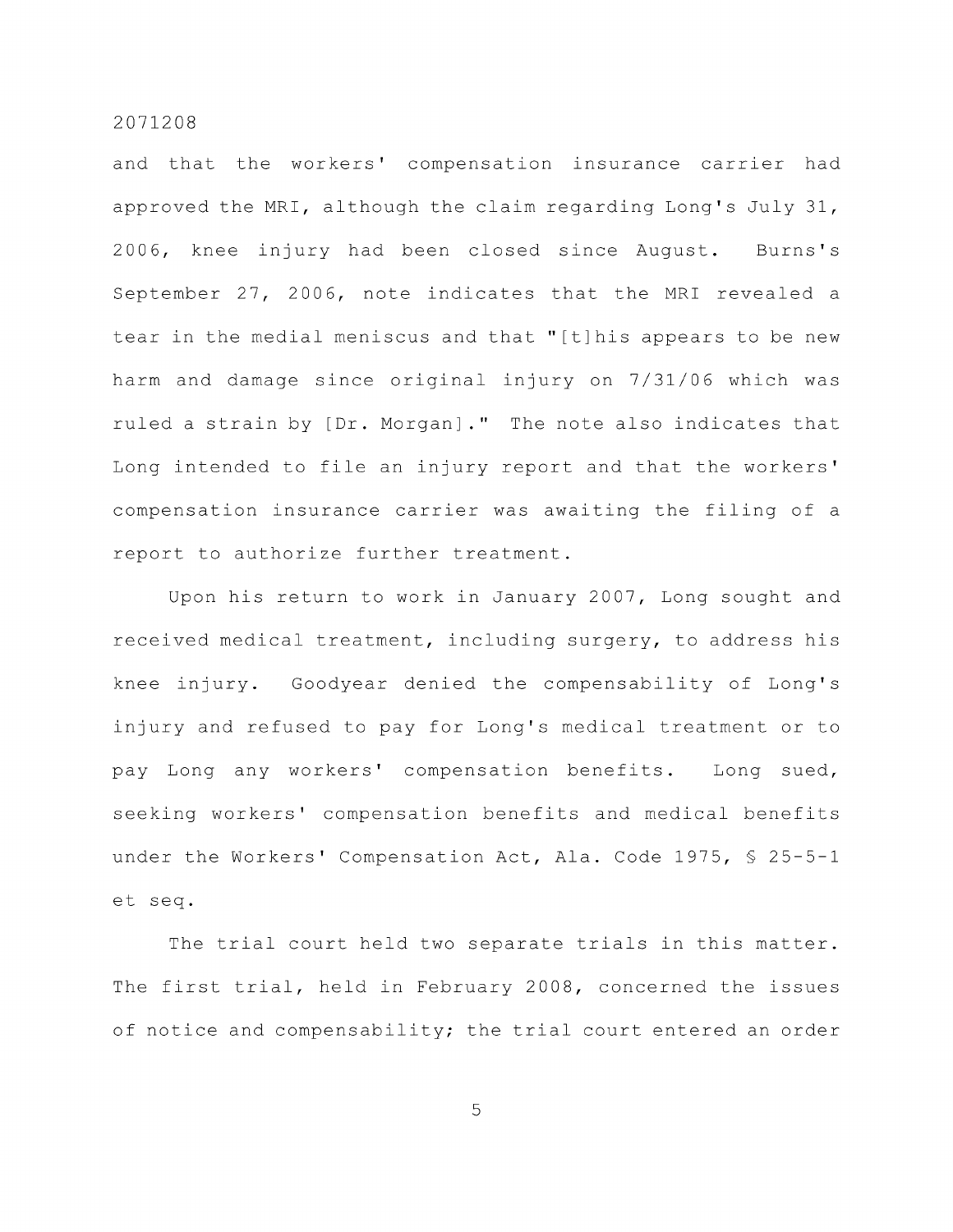on March 3, 2008, determining only that Goodyear had adequate notice of the injury and that Long had established both legal and medical causation of his injury. The second trial, which concerned the degree of Long's disability and the amount of compensation due Long, was held on June 16, 2008. The trial court entered a judgment awarding Long benefits on August 13, 2008; in that judgment, the trial court specifically referenced the findings and conclusions relevant to its earlier decision on the issues of notice and compensability. Goodyear appeals, arguing only that the trial court's conclusion that Long gave the requisite notice under Ala. Code 1975, § 25-5-78, is not supported by the evidence.

Our review of this case is governed by the Workers' Compensation Act, which states in pertinent part: "In reviewing pure findings of fact, the finding of the circuit court shall not be reversed if that finding is supported by substantial evidence." Ala. Code 1975, § 25-5-81(e)(2). Therefore, this court "will view the facts in the light most favorable to the findings of the trial court." Whitsett v. BAMSl, Inc., 652 So. 2d 287, 290 (Ala. Civ. App. 1994), overruled on other grounds, Ex parte Trinity Indus., Inc., 680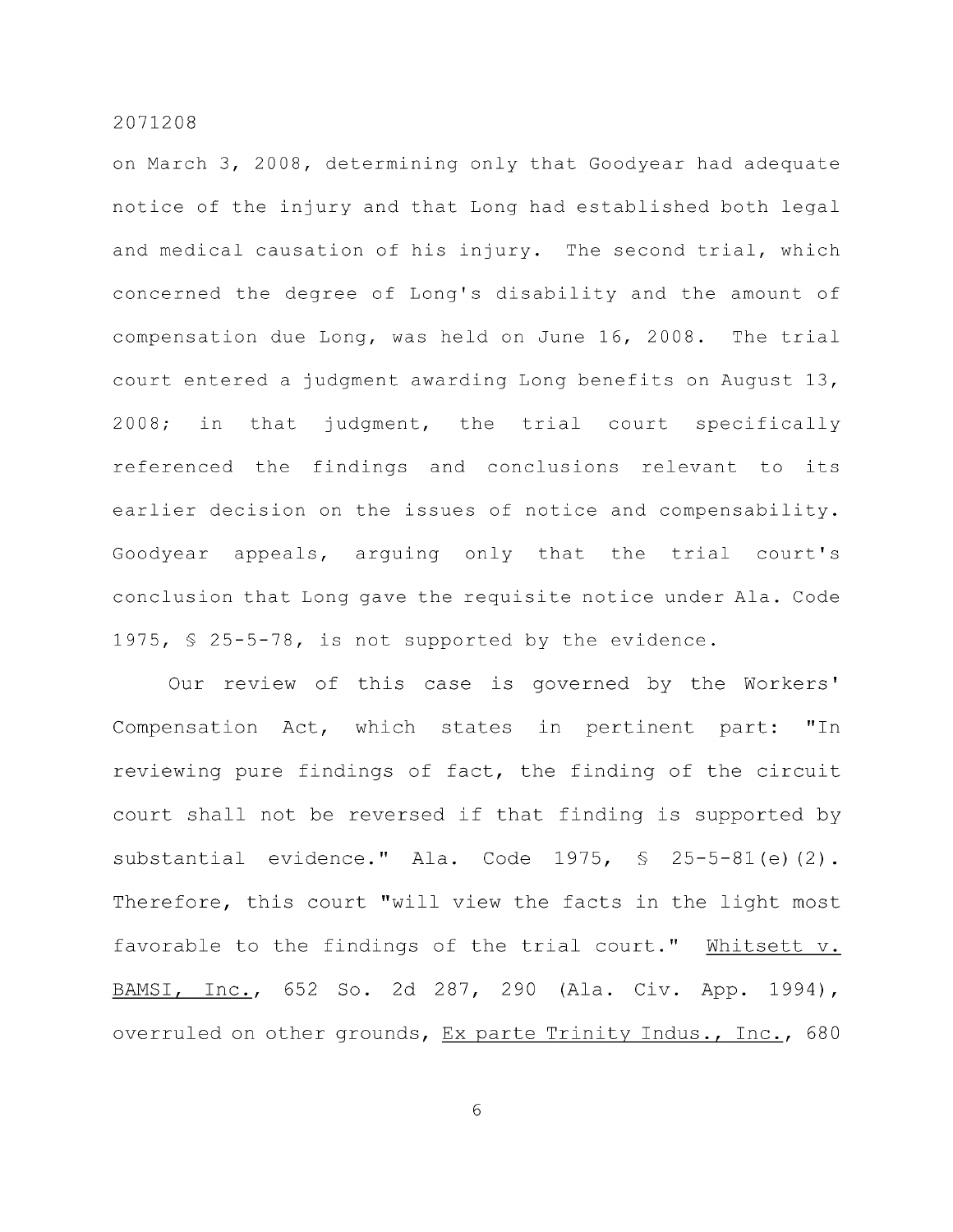So. 2d 262 (Ala. 1996) . Further, the trial court's finding of fact is supported by substantial evidence if it is "supported by 'evidence of such weight and quality that fair-minded persons in the exercise of impartial judgment can reasonably infer the existence of the fact sought to be proved.'" Ex parte Trinity Indus., 680 So. 2d at 269 (quoting West v. Founders Life Assurance Co. of Florida, 547 So. 2d 870, 871 (Ala. 1989), and citing Ala. Code 1975, § 12-21-12(d)). Our review of legal issues is without a presumption of correctness. Ala. Code 1975,  $\frac{1}{5}$  25-5-81(e)(1); see also Ex parte Trinity Indus., 680 So. 2d at 268.

As noted above, the only issue on appeal is whether the trial court correctly determined that Long gave the appropriate notice to Goodyear of his September 3, 2006, knee injury. Section 25-5-78 reads:

"For purposes of this article only, an injured employee or the employee's representative, within five days after the occurrence of an accident, shall give or cause to be given to the employer written notice of the accident. If the notice is not given, the employee or the employee's dependent shall not be entitled to physician's or medical fees nor any compensation which may have accrued under the terms of this article, unless it can be shown that the party required to give the notice had been prevented from doing so by reason of physical or mental incapacity, other than minority, fraud or deceit, or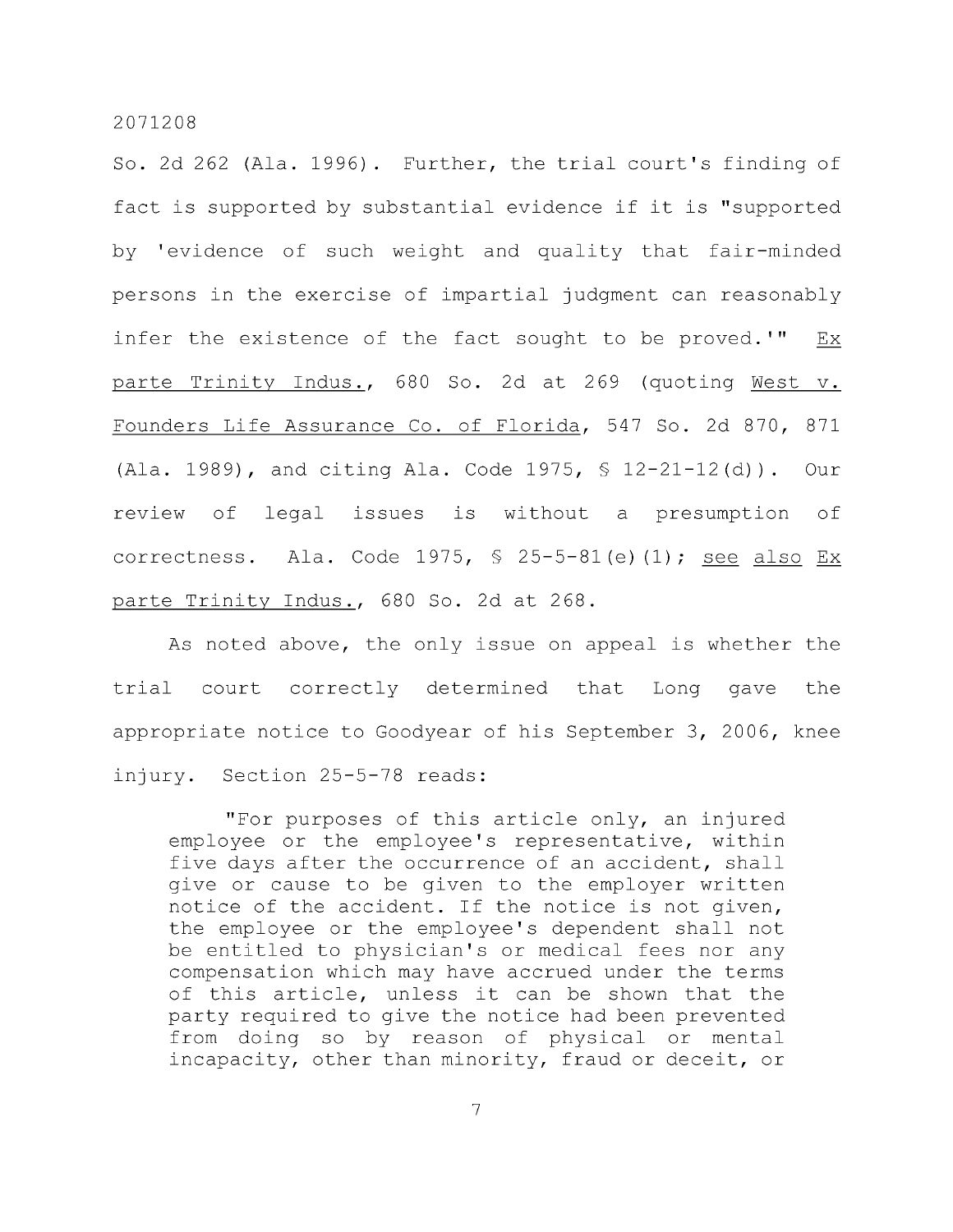equal good reason. Notwithstanding any other provision of this section, no compensation shall be payable unless written notice is given within 90 days after the occurrence of the accident or, if death results, within 90 days after the death."

In Jones v. ARD Contracting, Inc., 910 So. 2d 132 (Ala. Civ. App. 2004), this court explained the requirement of notice under § 25-5-78 and how that requirement may be satisfied by oral notice instead of the written notice contemplated by the statute.

> "'Section 25-5-78, Ala. Code 1975, provides, in pertinent part, that "no compensation shall be payable [to an injured employee] unless written notice is given within 90 days after the occurrence of the accident...." "An employee is not entitled to workers' compensation benefits if [he] fails to provide notice."'

"Premdor Corp. v. Jones, 880 So. 2d 1148, 1153 (Ala. Civ. App. 2003) (quoting Bethea v. Bruno's, Inc., 741 So. 2d 1090, 1092 (Ala. Civ. App. 1999)). 'The purpose of this section is to enable an employer to make a speedy examination, afford proper treatment and protect himself against simulated or exaggerated claims.' Gold Kist, Inc. v. Dumas, 442 So. 2d 115, 116 (Ala. Civ. App. 1983) (citing Ex parte Stith Coal Co., 213 Ala. 399, 104 So. 756 (1925)).

".... As our Supreme Court held in Ex parte Harris, 590 So. 2d 285 (Ala. 1991), however, while § 25-5-78, Ala. Code 1975, does generally require written notice, 'written notice is not required if it is shown that an employer had actual notice of the injury. Oral notice is sufficient to constitute actual notice. ' 590 So. 2d at 287. In Alfa Life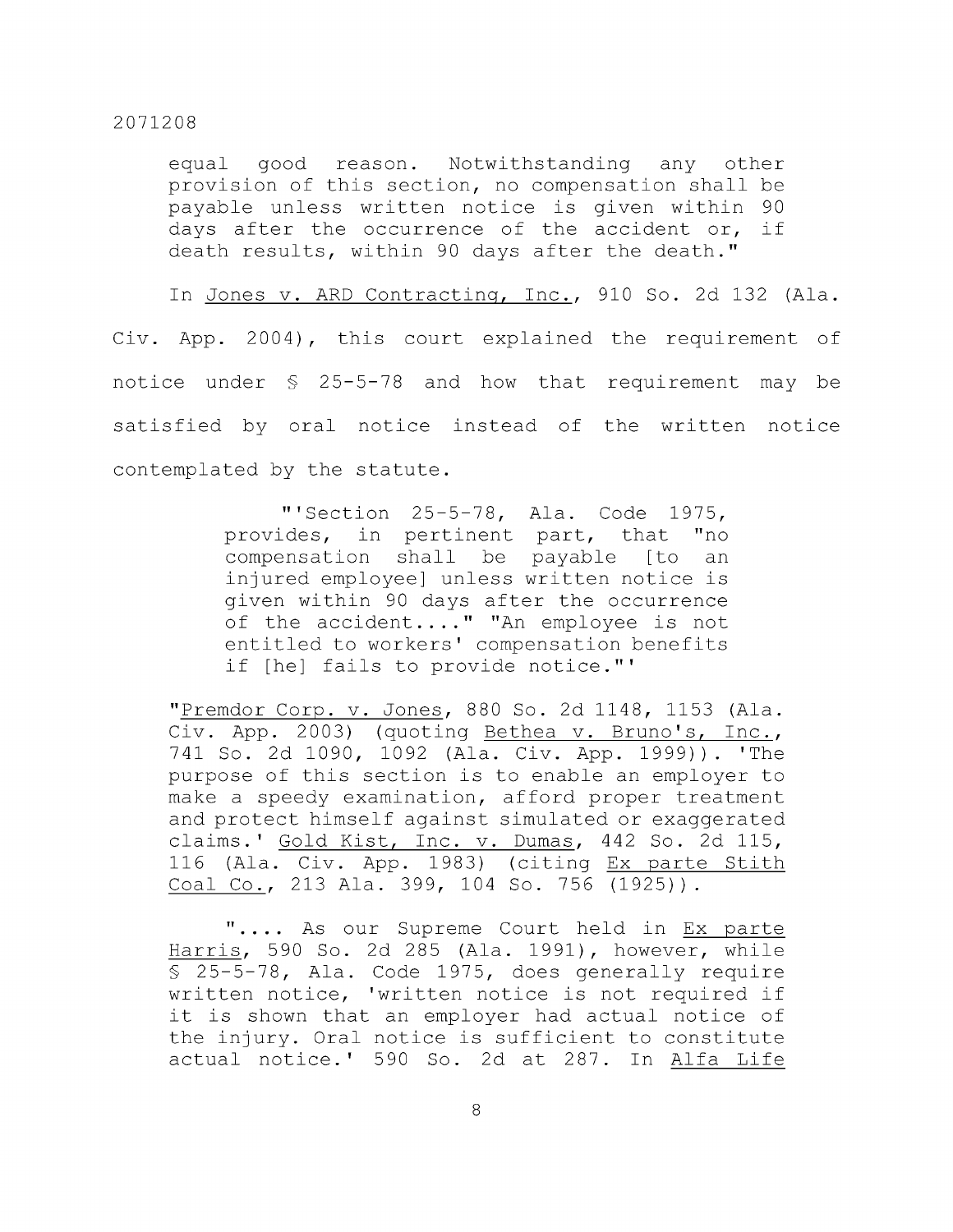Insurance Corp. v. Culverhouse, 729 So. 2d 325, 328 (Ala. 1999), our Supreme Court explained that written notice is not required because

"'after reading the language now codified at § 25-5-78 in pari materia with that codified at §§ 25-5-59 and 25-5-88[, Ala. Code 1975,] ... the Court concluded the employer's actual knowledge should be considered the equivalent of the statutory notice, "in keeping with the humane spirit of compensation laws." [Ex parte Stith Coal Co.,1 213 Ala. [399,] 400, 104 So. [756,] 757 [ (1925)] . '"

Jones, 910 So. 2d at 134.

"'The employee has the burden of proving that the employer had notice or knowledge of the injury.'" United Auto Workers Local 1155 v. Fortenberry, 926 So. 2d 356, 359 (Ala. Civ. App. 2005) (quoting Wal-Mart Stores, Inc. v. Elliott, 650 So. 2d 906, 908 (Ala. Civ. App. 1994)). Whether an employee has proven "[a]ctual knowledge sufficient to remove the written notice requirement is a question of fact to be determined by the trial court." Davis v. Paragon Builders, 652 So. 2d 762, 764 (Ala. Civ. App. 1994) . Thus, we must examine the evidence presented by Long and determine whether it is substantial evidence supporting the trial court's conclusion that Goodyear had actual notice of Long's September 3, 2006, knee injury.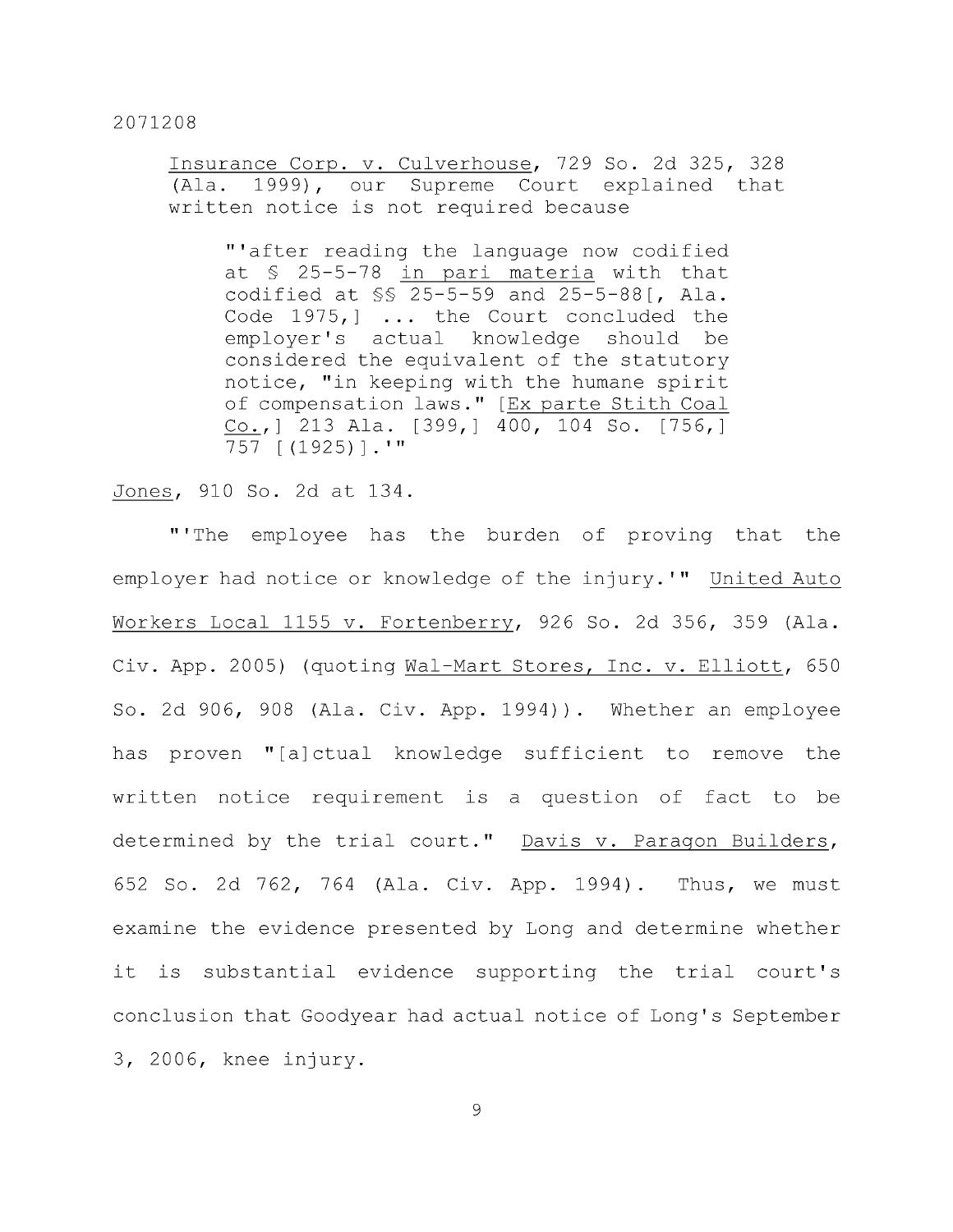Goodyear focuses on the oral notice Long claims he provided to his supervisor, Greg Johnson.

"Like written notice, oral notice imparts to the employer the opportunity to investigate and to protect itself against simulated and exaggerated claims. International Paper Co. v. Murray, 490 So. 2d 1228 (Ala. Civ. App.), remanded on other grounds, 490 So. 2d 1230 (Ala. 1984). Even with oral notification, the employer must be notified that the employee was injured while in the scope of his employment. James [ v. Hornady Truck Line, Inc., 601 So. 2d 1059 (Ala. Civ. App. 1992)]. The fact that an employer is aware that the employee suffers from a malady or has medical problems is not, by itself, sufficient to charge the employer with actual notice. Russell Coal Co. v. Williams, 550 So. 2d 1007 (Ala. Civ. App. 1989). 'If, however, the employer has some information connecting work activity with an injury, it may be put on reasonable notice to investigate further.' Russell Coal Co. Knowledge on the part of a supervisory or representative agent of the employer that a work-related injury has occurred will generally be imputed to the employer. Beatrice Foods Co. v. Clemons, 54 Ala. App. 150, 306 So. 2d 18 (Ala. Civ. App. 1975)."

Davis, 652 So. 2d at 764.

Goodyear argues that Long's testimony at trial was that Long told Johnson that "my knee was bothering me again" and that Long wished to seek medical attention. Goodyear contends that those statements only provided to it knowledge that Long was suffering from an injury or medical condition and that those statements were insufficient to put it on notice that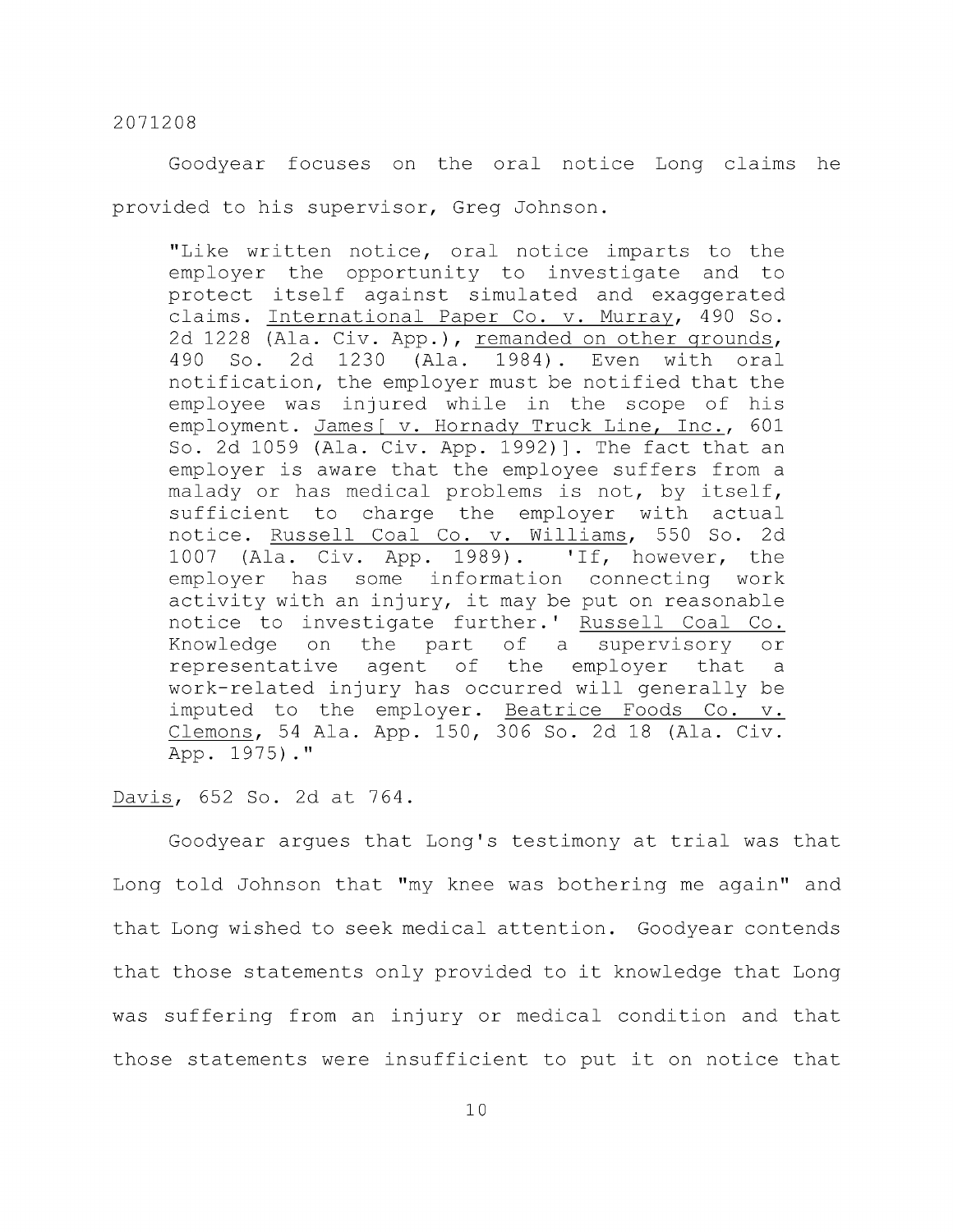Long was claiming that his knee condition was related to his work activities. Goodyear relies in large part on Premdor Corp. V. Jones, 880 So. 2d 1148, 1155 (Ala. Civ. App. 2003), in which this court reversed a trial court's judgment concluding that an employee had given adequate notice when she informed her supervisors that her back was hurting but not that her back pain was related to any work activity.

The employee in Premdor Corp. testified that she had informed one supervisor that she "'"did something to her back"'" and that she had informed another supervisor that "'"I have hurt my back."'" Premdor Corp., 880 So. 2d at 1154. On appeal, however, this court noted that nothing in the employee's statements to either supervisor indicated that the employee had injured her back while performing any work activity. We reiterated that "'[t]he fact that an employer is aware that an employee has pain or [suffers from] a medical problem is not, by itself, sufficient to charge the employer with actual knowledge.'" Id. at 1155 (quoting Russell Coal Co. V. Williams, 550 So. 2d 1007, 1012 (Ala. Civ. App. 1989)). Instead, we explained, an employee must notify the employer that he or she was injured while performing his or her work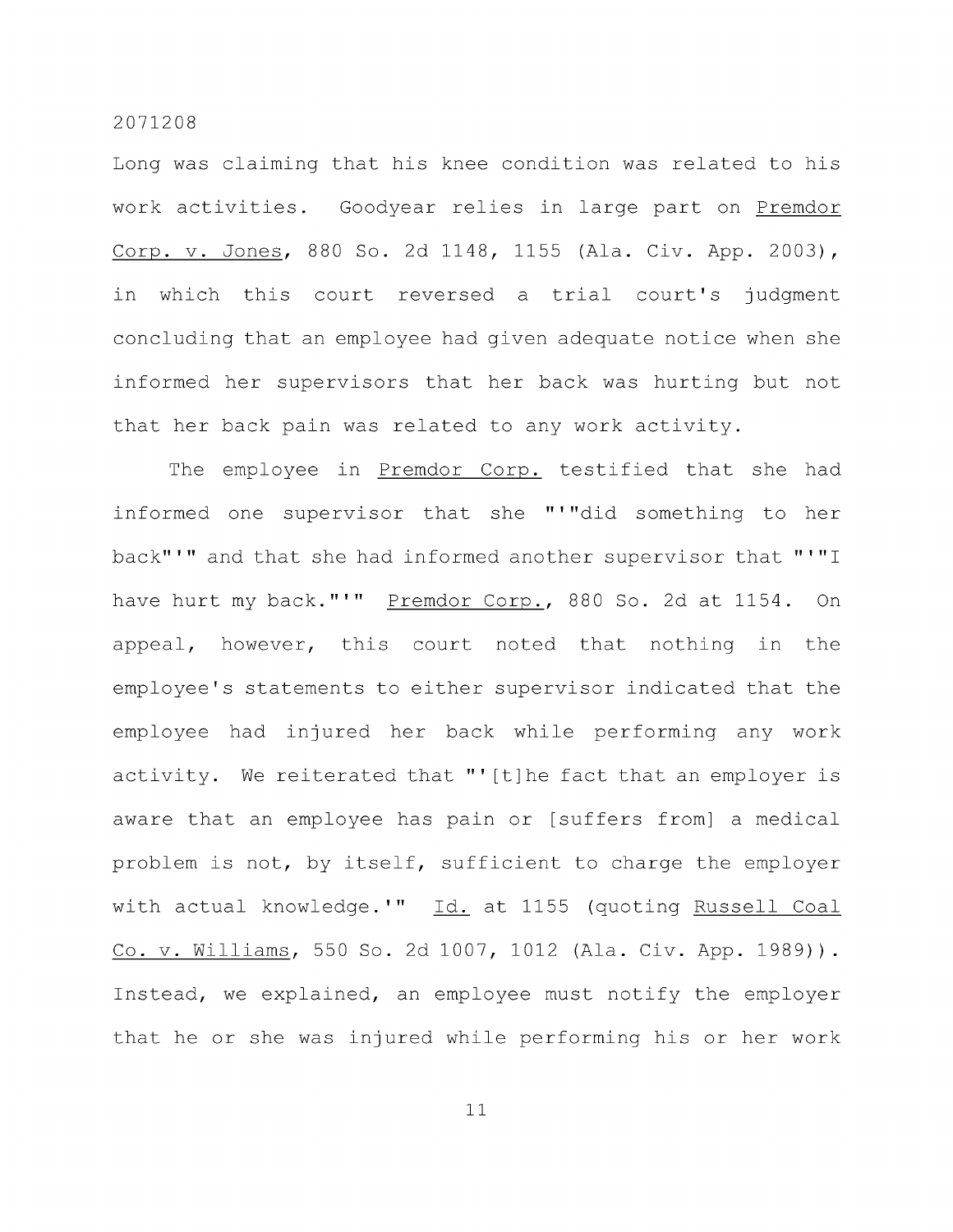duties. Id,

Although we agree with Goodyear that the statements made at trial by Long do not indicate that he had informed his supervisor that he had injured his knee while performing his work duties, we cannot agree with Goodyear that the trial court's conclusion that Goodyear had adequate notice is not supported by other substantial evidence in the record. See Russell Coal Co. v. Williams, 550 So. 2d at 1012-13 (considering other evidence of record besides the employee's assertion that he had provided oral notice to the employer to determine whether the employer had adequate notice). Long reported to the plant infirmary on September 6, 2006, at which time he indicated that his knee, which had been hurting since his July 31, 2006, injury, had worsened on Sunday. Although Dr. Morgan indicated that the onset of Long's complained-of knee injury was July 31, 2006, and although Long himself at first considered the increased pain in his knee to be related to his earlier knee injury. Dr. Morgan ordered an MRI, which revealed a medial meniscus tear -- a far different, and more serious, injury than the strain diagnosed on July 31, 2006. Long was required to complete a medical-release form so that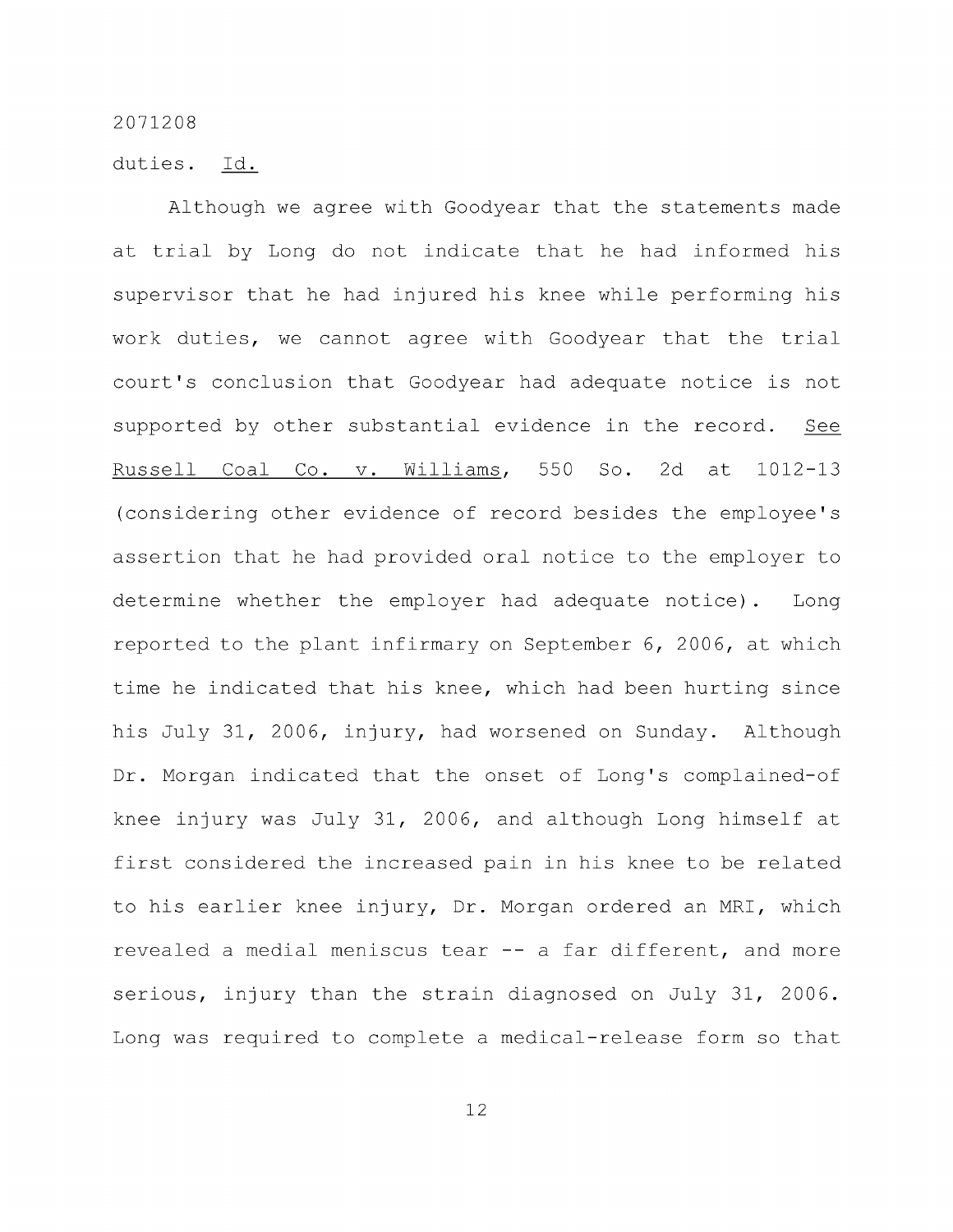the infirmary could obtain his emergency-room treatment records for a "W/C review." Goodyear received those records, which are included in the medical records from the plant infirmary; the records indicate that Long injured himself at work. During the month of September 2006, infirmary records indicate that Nurse Burns discussed with the workers' compensation insurance carrier whether the MRI would be authorized and that the MRI revealed a "new" injury, for which the workers' compensation insurance carrier awaited a formal report before authorizing further treatment.

Notice to a company doctor of a work-related injury has been held sufficient notice to the employer. Sloss-Sheffield Steel & Iron Co. v. Foote, 231 Ala. 275, 277, 164 So. 379, 380 (1935); see also Champion Int'l Corp. v. Williams, 686 So. 2d 1204, 1206 (Ala. Civ. App. 1996) (indicating that notification provided to a company nurse might be sufficient). The documentary evidence in the record supports a conclusion that the staff of the infirmary, and specifically Nurse Burns and Dr. Morgan, were made aware that Long had injured his knee at work on September 3, 2006. In addition, the documentary evidence indicates that Goodyear requested Long's emergency-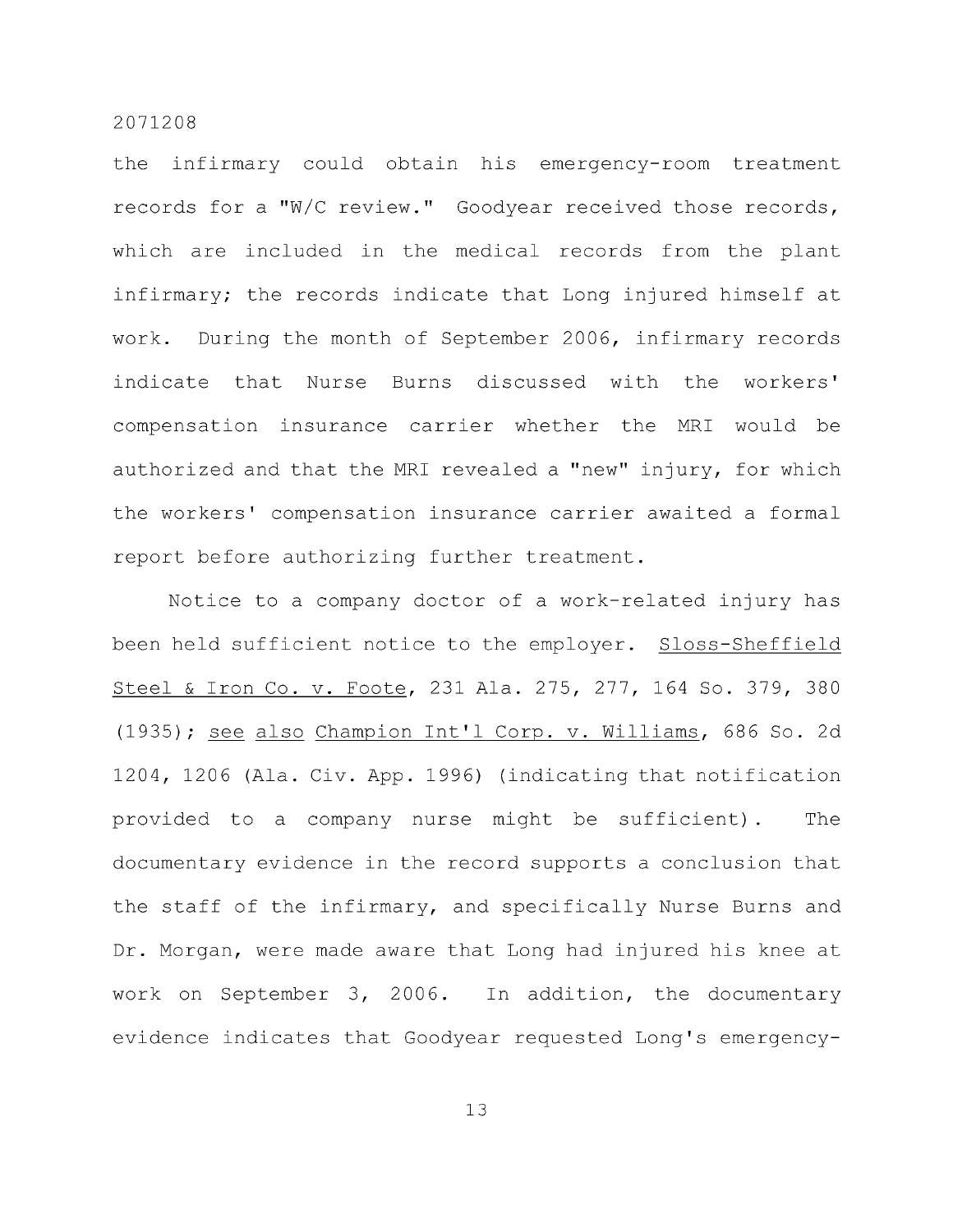room treatment records in order to conduct a workers' compensation review of Long's knee injury. The emergency-room records indicate that Long had reported that he had injured his knee at work. The documentary evidence indicates that Goodyear had sufficient information to put it on inquiry notice; that is, some information indicated to Dr. Morgan or Nurse Burns that Long's knee injury was related to his employment, which, in turn, placed on Goodyear the burden of investigating the reported incident further. Ex parte Singleton, 6 So. 3d 515, 519-20 (Ala. 2008); Russell Coal Co. V. Williams, 550 So. 2d at 1012 (citing Greene v. W & W Generator Rebuilders, 302 Minn 542, 224 N.W.2d 157 (1974)). In fact, the documentary evidence indicates that Goodyear did investigate further -- by conducting a workers' compensation review of Long's knee injury.

The requirement of notice is aimed to permit an employer to have ample opportunity to investigate the claimed accident in order to respond quickly and appropriately to proper claims and in order to protect itself against manufactured claims. See Gold Kist, Inc. v. Dumas, 442 So. 2d 115, 116 (Ala. Civ. App. 1983). In addition, actual notice serves "'"to advise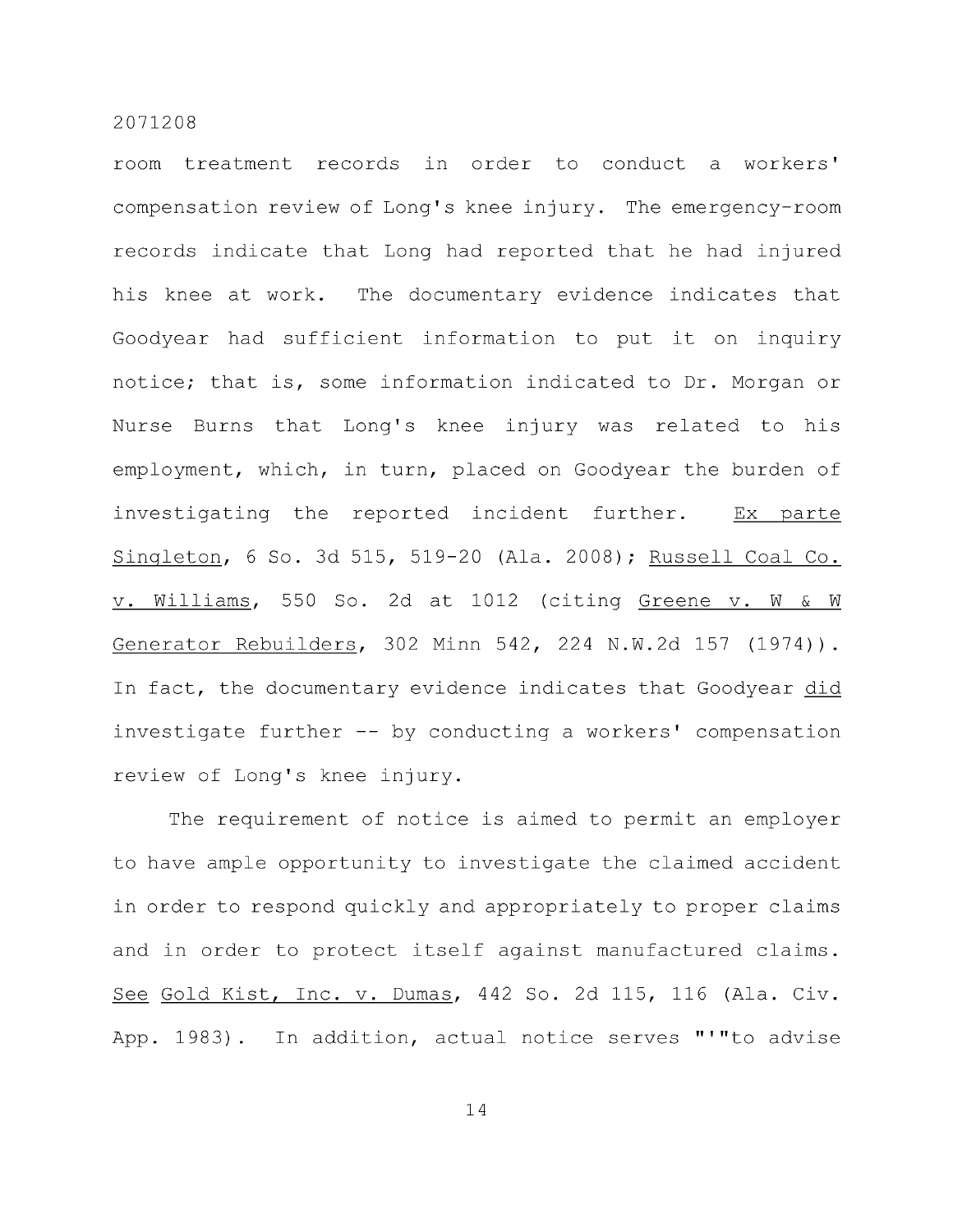the employer that a certain employee, by name, received a specified injury in the course of his employment on or about a specified time, at or near a certain place specified."'" Baggett v. Builders Transp., Inc., 457 So. 2d 413, 415 (Ala. Civ. App. 1984) (quoting Ex parte Stith Coal Co., 213 Ala. 399, 400, 104 So. 756, 757 (1925)). Although Long at first reported, and Dr. Morgan first concluded, that Long's September 3, 2006, knee injury was only a flare-up of his initial July 31, 2006, knee injury and not a new injury, we note that an employee is not required to properly diagnose his or her injury before notice of an injury can be deemed sufficient under the Workers' Compensation Act. See Robbins Tire & Rubber Co. v. Jackson, 551 So. 2d 1079, 1080 (Ala. Civ. App. 1989) . The post-MRI knowledge on the part of Nurse Burns and Dr. Morgan that Long's knee injury was, in fact, a new and different injury than his earlier sprain, the fact that Long furnished Goodyear a medical-release form for his emergencyroom treatment records for the purposes of a workers' compensation review. Long's testimony that he had informed Johnson that he required medical assistance for his knee injury, and the fact that Johnson had to assist Long in